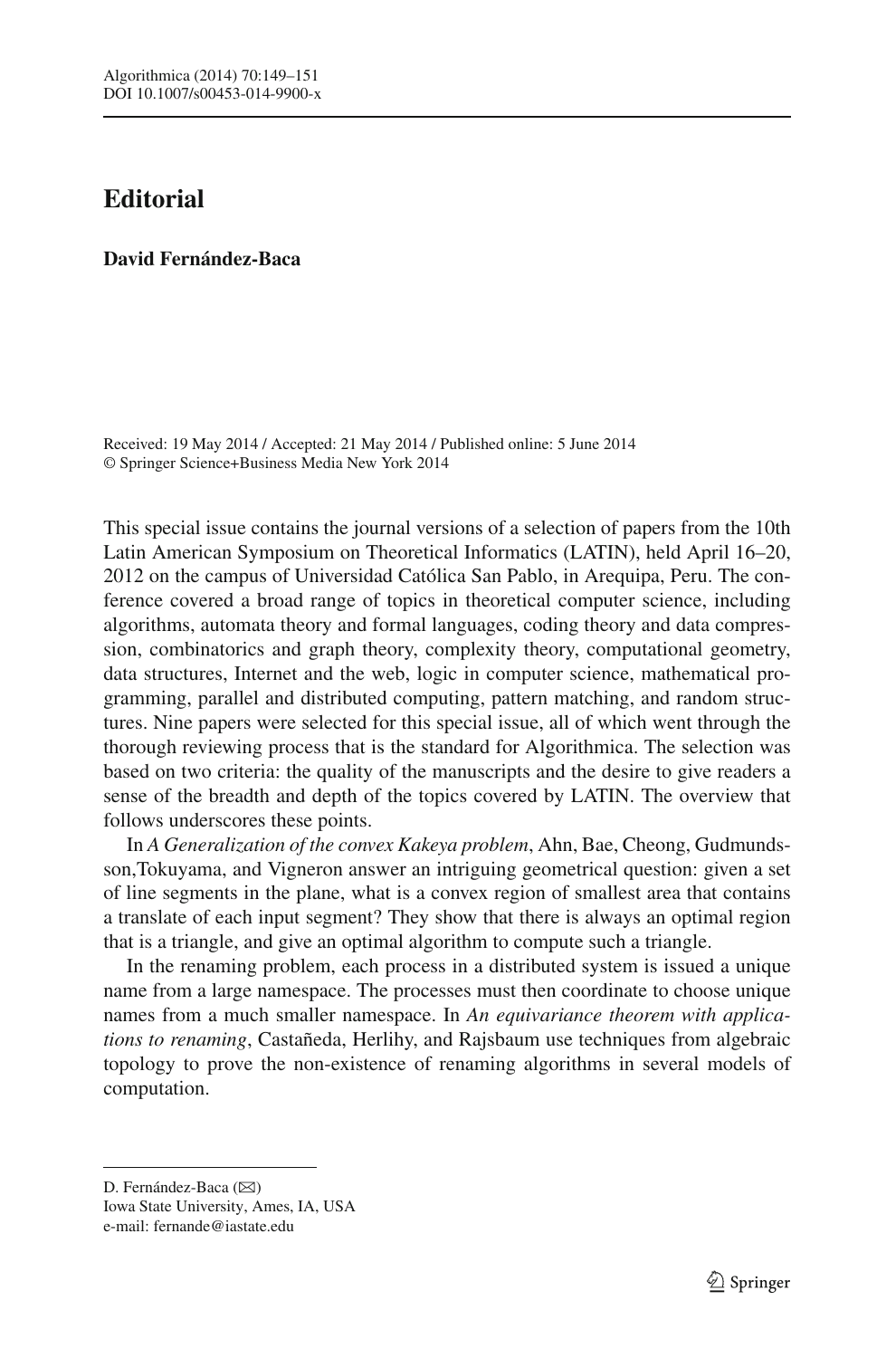Suppose we are given a graph and two disjoint subsets of its vertices, called terminals. The 2-disjoint connected subgraphs problem asks if there exist two vertex-disjoint connected subgraphs, such that each subgraph contains only one of the two sets of terminals. Until now, it was an open question whether one can improve upon the naïve algorithm for this NP-complete problem. As Cygan, Pilipczuk, Pilipczuk, and Wojtaszczyk show in *Solving the 2-Disjoint Connected Subgraphs problem faster than* 2*n*, the answer is "yes".

The integer programming problem—one of the fundamental problems in combinatorial optimization—asks whether an *n*-dimensional polytope contains an integer point. In *A randomized sieving algorithm for approximate integer programming*, Dadush takes a step towards settling a major open question: can Integer Programming can be solved in  $2^{O(n)}$  time? He gives a randomized a algorithm for the problem whose running times can be made arbitrarily close to  $2^{O(n)}$ . When the algorithm returns "yes", this answer is guaranteed to be correct. Otherwise, the algorithm returns a slightly dilated version of the input polytope that is integer-free with high probability.

The problem of detecting patterns in graphs has been studied from several perspectives. In *Computing H-joins with application to 2-modular decomposition*, Habib, Mamcarz, and de Montgolfier consider the following approach. Suppose *H* is a bipartite graph — the pattern graph. A graph *G* admits an *H*-join, if its vertices can be partitioned into parts connected as in *H*. Habib et al. present a general framework to compute *H*-joins, which yields the fastest known algorithms for several pattern graphs.

In the hiring problem, a manager interviews a succession of job candidates. Immediately after each interview, the manager must decide whether or not to hire the candidate. In *Analysis of the strategy Hiring above the m-th best candidate*, Helmi, Martínez, and Panholzer offer a thorough probabilistic analysis of properties of the following strategy. Hire the first *m* interviewees, regardless of their ranks (it is assumed that candidates can be ranked from worst to best without ties); each of the remaining candidates is hired if his or her relative rank is better than that of the *m*-th best candidate seen so far.

The elegant structure of circulant graphs makes them a promising class of topologies for computer networks. In*Random walks, bisections and gossiping in circulant graphs*, Mans and Shparlinski prove a number of combinatorial and algorithmic results for random regular circulant graphs. These include the properties of walks, the existence of algorithms to find vertex and edge bisectors, and the number of rounds needed by a distributed algorithm for gossiping — i.e., for disseminating information from each node in the network to all the others.

The feedback arc set problem is among the original 21 problems that Karp proved to be NP-complete in his seminal paper. The problem has gained attention in recent years in the context of rank aggregation, the task of reconciling different, inconsistent, preferences. In *The feedback arc set problem with triangle inequality is a vertex cover problem*, Mastrolilli shows a surprising connection between feedback arc sets and minimum vertex covers in hypergraphs.

In *Degree-constrained node-connectivity problems*, Nutov studies questions of the following form. Given an edge-weighted graph, find a minimum-cost subgraph satisfying certain connectivity requirements, whose node degrees are within some prescribed